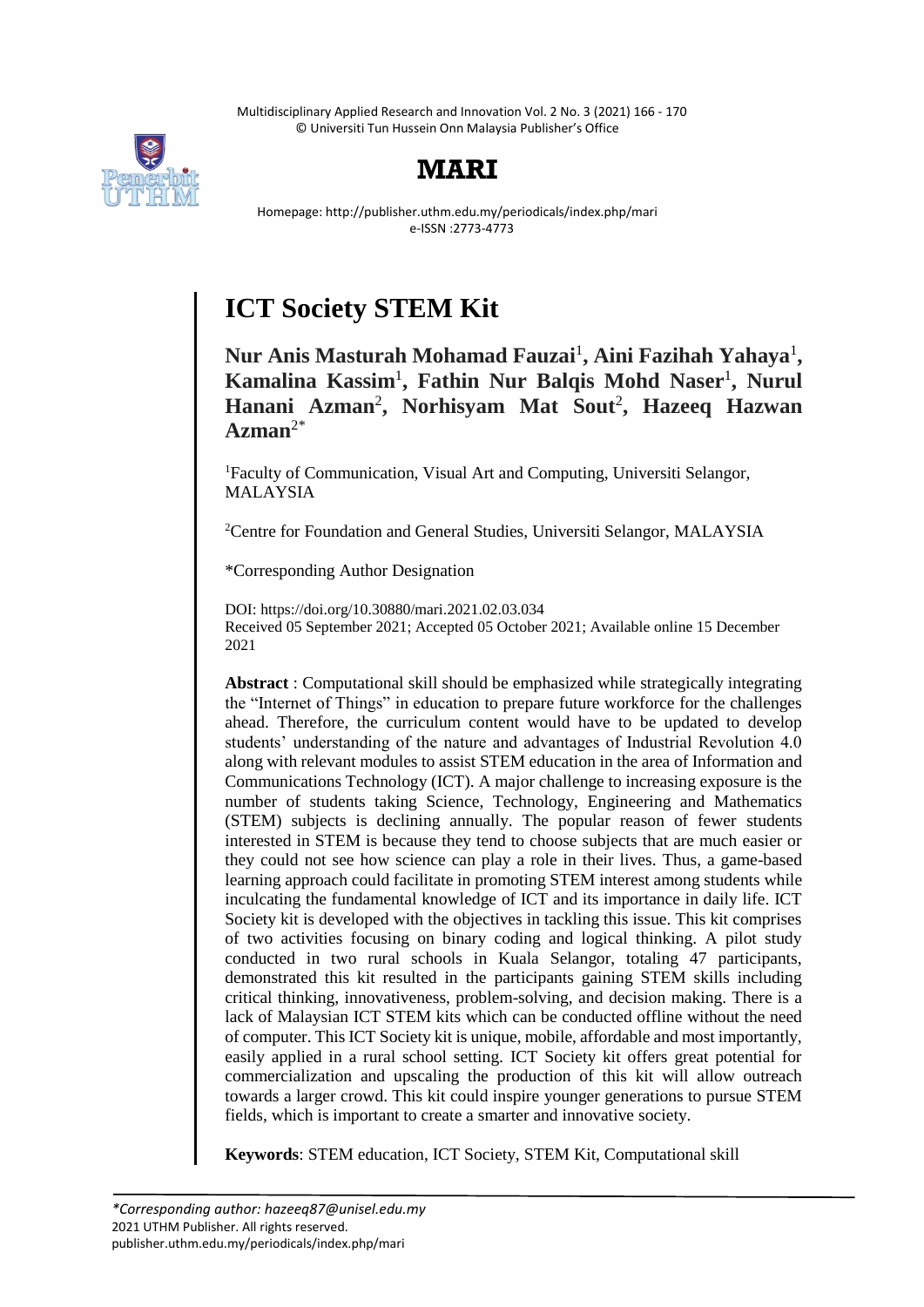#### **1. Introduction**

The process of increasing student exposure to computational thinking skill in pre, primary and secondary school level is complex, requiring systemic change, teacher engagement, and development of significant resources. The future of education emphasizes the immense need of this skill and strategically utilizes the "Internet of Things" to prepare the coming workforce for the challenges ahead. Even alarming when recent study suggested that Malaysia is well-behind in term of digital literacy among ASEAN countries (Kusumastuti and Nuryani, 2020). Certainly, the curriculum content would have to be updated to educate students on the nature and benefits of Industry Revolution 4.0 as well as relevant module to assist STEM education in this area of Information and Communications Technology (ICT). Previously, study has suggested the importance of STEM Education in building ICT competent community (Aguiar and Pereira, 2020).

A major challenge to increasing exposure is the number of students taking Science, Technology, Engineering and Mathematics (STEM) subjects is declining annually. The popular reason of fewer students interested in STEM is because they tend to choose subjects that are much easier or they could not see how science can play a role in their lives. Thus, an interactive, game-based learning approach could facilitate in promoting STEM interest among students while inculcating the fundamental knowledge of ICT and its importance in daily life. ICT Society kit is developed with the objectives in tackling this issue. The kit is designed for unplugged activities to suit the target audience of rural areas as an affordable and easily-implemented educational tool. Previous study reported the effectiveness of offline approach to teach fundamental digital literacy (Menon *et al,* 2020).

#### **2. Materials and Methods**

#### 2.1 Materials

This kit, as illustrated in Figure 1, is packaged in a small box which is easy to carry around. It comprises two activities focusing on binary coding and logical thinking.



**Figure 1. ICT Society STEM Kit**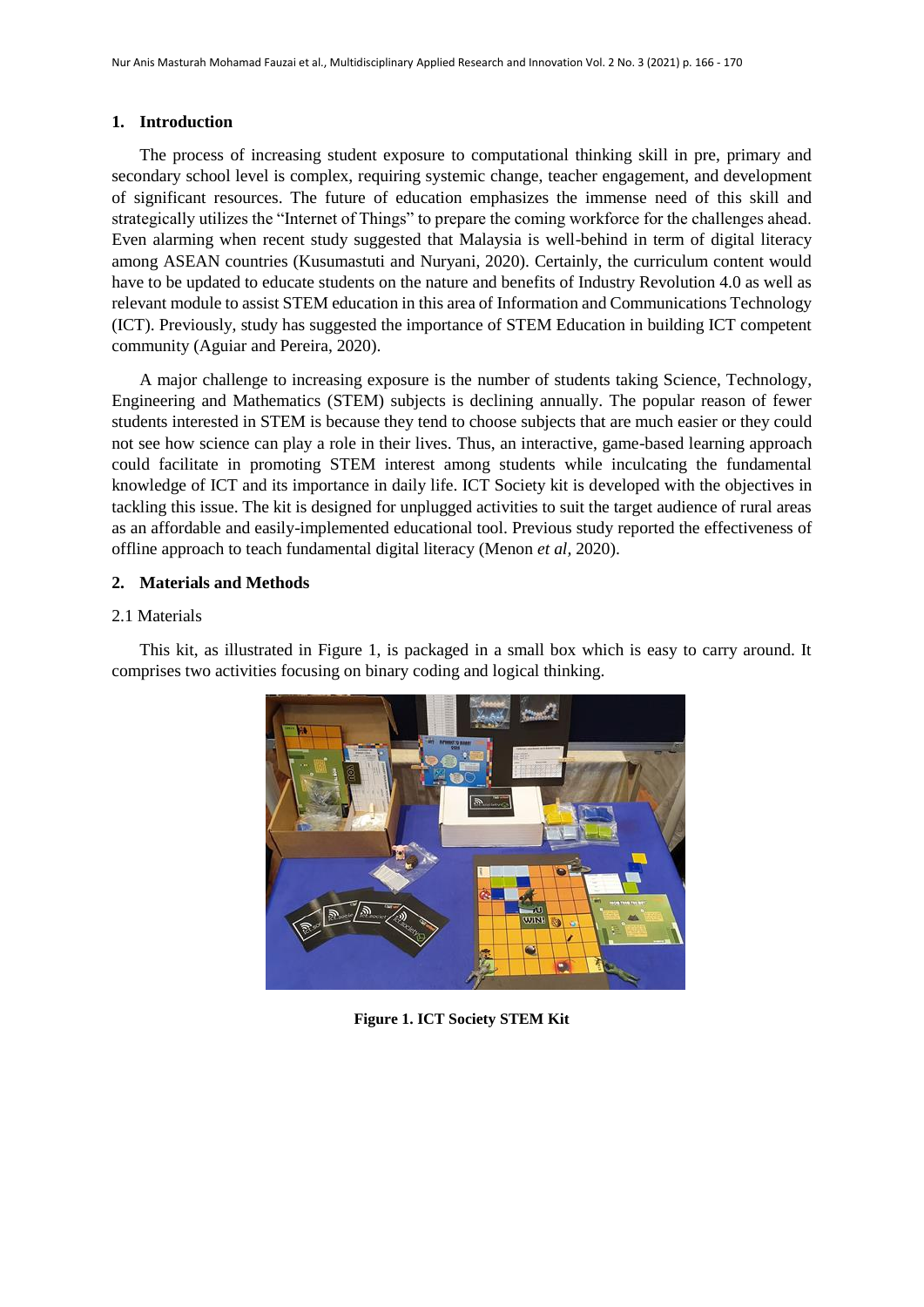# 2.2 Methods

The first activity involves the use of two colors of beads, each represents the 1 and 0 in the binary code. Participants will create their self-tailored hand necklace based on the binary coding of their initials. Meanwhile, the second activities integrate the understanding of algorithm concept with logical thinking. Participants are required to compose the algorithm by using the different colored buttons, each assigned for specific direction (left, right, up, down) in order to lead their avatar to the finishing point while avoiding obstructions.

A pilot study was conducted in two rural schools in Kuala Selangor, SMK Rantau Panjang and SMK Tiram Jaya from Kuala Selangor, Selangor, Malaysia. 47 students were evaluated via survey to assess STEM skills gained after completing the activities in the ICT Society Kit: critical thinking, creativity, problem solving, and decision making.

Data was collected in a 2-parts survey. The first part was assessing STEM skills gained from the ICT module: (a) critical thinking, (b) creativity, (c) problem solving, and (d) decision making. The research data incorporated seven statements for each skill based on their experiences on completing the activities in the kit. The second part was focusing on three main point of interest: (a) interest on the activity, (b) IT knowledge gained from the activity, and (c) kit impact on STEM interest. Likert scale was used where respondent rates 1-5 with 5 being the positive end and 1 being the negative end.

# **3. Results and Discussion**

## 3.1 Results

Result is tabulated as in Table 1 in the form of mean value and the percentage of highest score (5) frequency.

| <b>Item</b>                           | Mean, $\bar{x}$ | Percentage of highest score<br>$(5)$ frequency, $\%$ |
|---------------------------------------|-----------------|------------------------------------------------------|
| <b>Part A: STEM Skills</b>            |                 |                                                      |
| Critical Thinking                     | 3.46            |                                                      |
| Creativity                            | 3.08            |                                                      |
| Problem Solving                       | 3.38            |                                                      |
| Decision Making                       | 3.55            |                                                      |
| <b>Part B: Point of Interest</b>      |                 |                                                      |
| Interest on activity                  | 4.44            | 75                                                   |
| IT Knowledge gained from the activity | 4.02            | 53                                                   |
| Kit impact on STEM interest           | 4.23            | 64                                                   |

## **Table 1: Conducted survey among participants after completing the activities in the ICT Society STEM kit**

As shown in **Table 1,** the usage of this kit resulted in the participants gaining STEM skills including critical thinking, innovativeness, problem-solving, and decision making. Survey revealed favourable attitude towards the module with mean value above average: critical thinking (3.46), creativity (3.08), problem solving (3.38), and decision making (3.55).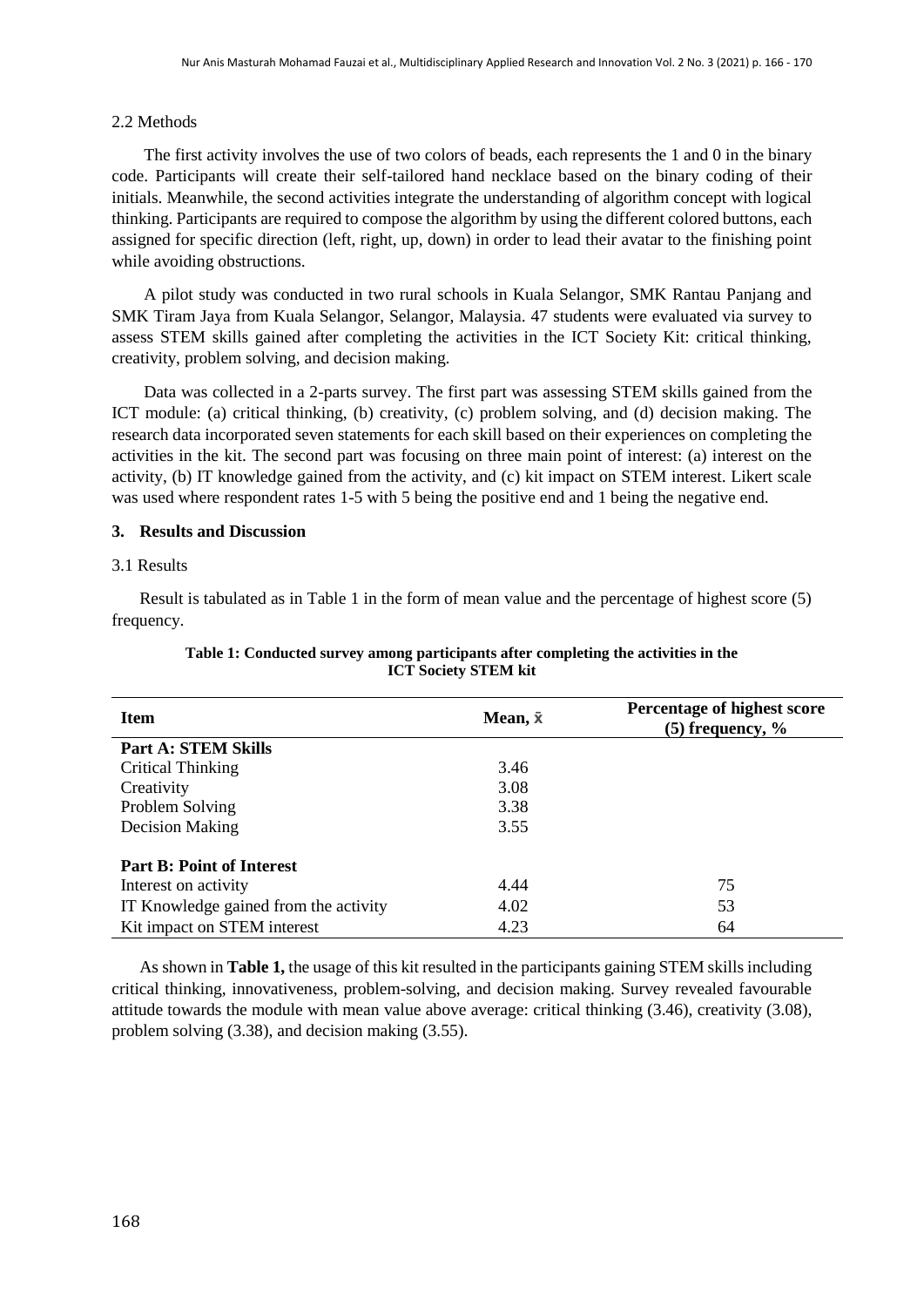#### 3.2 Discussions

These findings indicate the effectiveness of this kit to promote STEM skills, essential in promoting digital literacy. The first activity is crafted to instill creativity and critical thinking by using the binary digits 0 and 1 to represent a letter to spell their name while making the hand-necklace. On top of that, the second activities bring video games to the basic by using coloured buttons as coding to move playable character to the finish line with shortest route. Strategy and logical thinking are essential to pass the obstacles on the board. Furthermore, the level of complexity is increases in the form of colour coding. This activity integrates the rules of algorithm by arranging the specific buttons in sequential order.

The module is considered effective based on the mean value higher than 4 for all of the questions in part B with students strongly agree that the module is interesting (75%) and increase their interest on STEM in general (64%). The hands-on activities from this kit which has the ethos of fun learning as its core could be one of the reasons that attract the participants. Previous study has reported the effectiveness of game-based learning approach in fostering computational thinking (Turchi *et al,* 2019). Similar positive feedback has been received in previous local studies with similar concept of modules and kits (Azman *et al,* 2021; Basar *et al,* 2021; Moid *et al,* 2021). avoiding obstructions.

Although 53% students find the module increase their IT knowledge, the average of students respond positively on basic IT gained from the module. This result suggested that this kit suits the targeted rural students which is consistent with previous study (Yuliana *et al,* 2020).

#### **4. Conclusion**

There is a lack of Malaysian ICT STEM kits which can be conducted offline without the need of computer. This ICT Society kit is unique, mobile, affordable and most importantly, easily applied in a rural school setting. The module of this kit has been demonstrated to several primary and secondary schools as well as STEM carnivals. The module received positive feedback from the public especially among parents and teachers, as they could see the interest of and knowledge gained by the participants while conducting the module as translated in the pilot study. The study received very positive feedbacks and based on observation and survey conducted, the participants were engaging and able to comprehend the fundamental knowledge instigated when using the ICT Society STEM Kit.

ICT Society kit offers great potential for commercialization and upscaling the production of this kit will allow outreach towards a larger crowd. This kit could inspire younger generations to pursue STEM fields, which is important to create a smarter and innovative society.

## **Acknowledgement**

 The development of the module and kit of ICT Society has been partially funded by MOSTI and National STEM Association. This project is one of the initiatives spearheaded by STEM Unisel and its Unisel STEM Squad.

#### **References**

- [1] Aguiar, A., & Pereira, S. (2020) 'Fundão, Portugal: Using STEM Education to Help Build a New ICT Technopolis', In STEM in the Technopolis: The Power of STEM Education in Regional Technology Policy (pp. 189-202). Springer, Cham.
- [2] Azman, H. H., Maniyam, M. N., Yaacob, N. S., Nawawi, N. M., Samah, N. N. A., Alias, R., ... & Idris, N. (2021, May) 'STEM Outreach Program: An evaluation on students' perspective towards STEM engagement via school-university mentoring